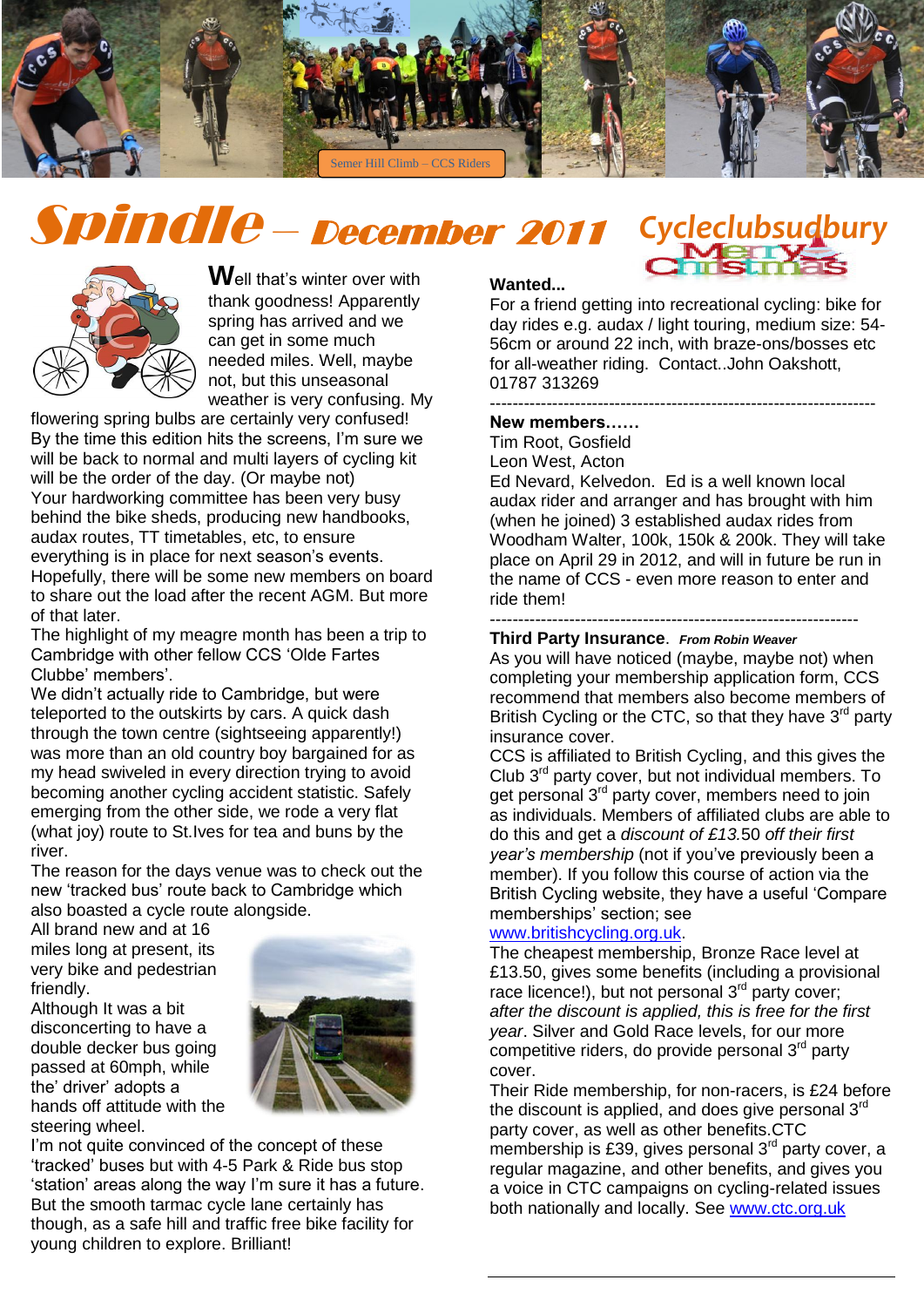## **Diary Dates:-**

**Subs Night**: 7.30 12th January, Stevenson Centre, off Broom St, Gt. Cornard; Pay your subs for 2012, tea and chat.

#### **Annual Dinner and Awards Presentation**:

21st January, Bull Hotel, Long Melford;

further details next month.

**Reliability Ride**: 29th January, Stevenson Centre, off Broom St, Gt Cornard; further details next month. **Norfolk Nips 2** Saturday 10<sup>th</sup> December: 100k

Audax ride: Hellesdon, Norwich

**Norfolk Nips 3** Saturday 21<sup>st</sup> January: 100k Audax ride. Hellesdon, Norwich.

Heavy demand for places - book early via AudaxUK website.

**Quiz night:** Thursday 8<sup>th</sup> December

7.30pm, Stevenson Centre, off Broom Street, Great Cornard; taxing questions, good company, free refreshments – what more could you ask!

#### **Boxing Day Ride**

Not as you might think on Boxing Day, but the day after, on Tuesday 27th December.

Meeting at the Cock Inn car park, Lavenham, at 11am for a Distance Judging ride - about an hour followed by a visit to The Cock for  $a$ .... ---------------------------------------------------------------------

## **'Braking' News!**

I"ve just heard that Mat Shotbolt had a "coming together" with a "lady" driver who pulled out in front of him while he was blissfully riding home after a day"s work. Having seen his bike, I don"t think the frame or front wheel will be seeing any further action as they"re both write offs. The usual old "chestnut" came out from the errant driver "ohh, sorry, I didn"t see you".

He's been recuperating at home nursing some nasty cuts and bruises after a trip to the hospital. Hope he gets well soon.

--------------------------------------------------------------------

## **AGM News**

A lively evening in which the highlight was tea & biscuits at the end…noooo, only joking; the committee said goodbye and thank you"s to Andrew Hoppit and Brian Webber and welcomed in Bob Bush, Simon Barnes, Ed Nevard & Jonathan Weatherley. A full appreciation of Brian"s "*87 years'* service to the club will follow shortly………….. --------------------------------------------------------------------

## **Orange Norfolk** *by Robin Weaver*

The roads of Norfolk were awash with orange on Saturday 12 November, as a record thirteen CCS members (plus two friends) took part in the first of this winter"s Norfolk Nips 100k audax series. They were part of a massive entry of 150 riders, far exceeding organiser Keith Harrison's expectations extra food supplies were rushed in. The ride started from Hellesdon, on the northern edge of Norwich, took a rural lanes route to Weybourne, on the north Norfolk coast, then the

coast road through Sheringham (bacon roll and chips stop) and Cromer to Happisborough (banana and mince pie stop), before turning back through more lanes to Norwich. The weather was a definite improvement on last year – this year it was un-misty enough to see the sea.

This massive turnout of club riders would have been preserved digitally for posterity, had we had the collective forethought to do that before the ride started. Owing to the variety of riding speeds and food and bladder capacity, we returned to Norwich in three distinct groups. I was in the slowest, and the fastest CCS riders had already downed their excellent vegetable soup and headed for home by the time we got back.

If you fancy riding Norfolk Nips 2 or 3, a very early entry is recommended, via the AudaxUK website, as demand is obviously growing

for this type of event.



# **'MY FIRST SEASON OF OPEN TIME TRIALS**'

-----------------------------------------------------------------

*by Jonathan Weatherley*

I joined CCS last season (2010) and rode a few club evening Time Trials recording a Personal Best (P.B.) of 27:03 on the Lavenham '10' course. Despite my slow pace, I really enjoyed those events and so this season I decided to ride even more of them and also give Open events ago. However, I didn"t know how to go about entering such events. So I was grateful to Simon Daw for explaining the process to me and for encouraging me to enter events throughout the year. For those of you who don't know, here's what you need to do to enter an Open event. First, buy a copy of the Road Time Trials Council/ Cycling Time Trials (RTTC/CTT) handbook to see what"s on and when (available from Time Trial secretary Stewart Kirk: [skirk@virgin.net\)](mailto:skirk@virgin.net). Many riders look to enter events taking place on dual carriageway courses as their relatively flat nature and the draft offered by the constant flow of fast moving traffic combine to offer the potential to record faster times. However, thus far I've found that prospect a bit scary, so took part in events on single carriageway courses (though it must be said these can get busy with traffic too). Most courses (but not all as I rode a couple of flat courses at the end of the year) were "Sporting" in nature (that"s to say undulating) and provided engaging and involving rides. Once you"ve selected an event you"ll need to complete an RTTC/CTT entry form and sent this along with a cheque for the entry fee to the organiser 10 to 13 days before the event is due to start. To begin with, I wasn"t very good at doing this. So I am grateful to Terry Law for helping me rectify this! Whenever I saw him at an evening Time Trial he"d ask what Open Time Trials I'd entered and whether I"d got my entry in yet. His constant prompting was very useful in helping me get my act together. Having entered an event, you then receive documentation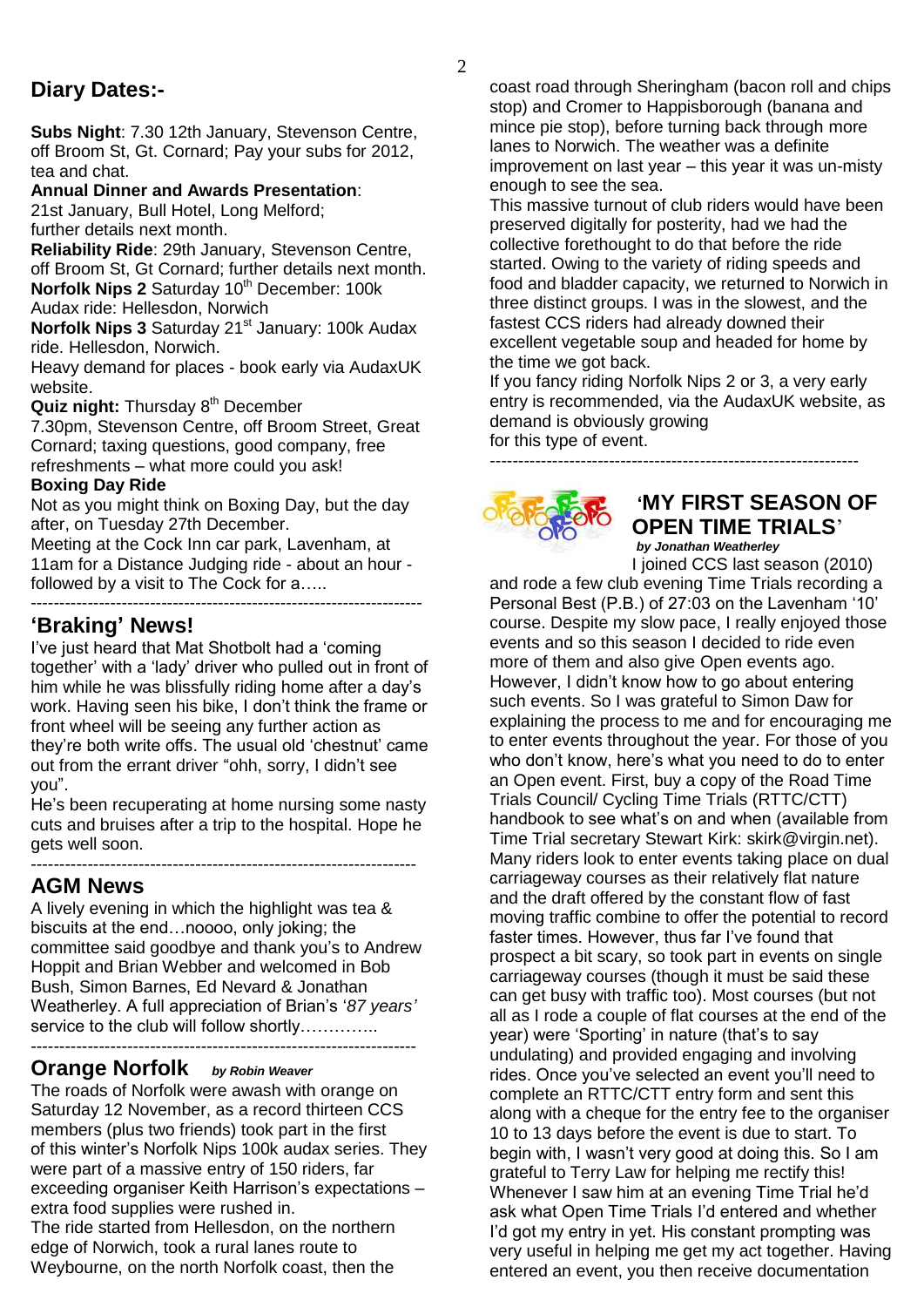from the organiser, including your designated start time and number. Upon arrival at an event you must sign-on at the Headquarters (usually a Village Hall) and collect your race number. Afterwards, race numbers are returned and tea and homemade cakes consumed. One can normally have a chat with other riders to see how they got on and maybe ask for advice - most I found willing to spare time and help. I was quite heartened by this, as I thought possibly some of the more proficient riders might not be willing to spare their time, or share their expertise with a beginner like me. The village hall is also the place where provisional results are displayed. Normally, these are written by hand on a large board alongside the rider"s names. This board becomes the focus of attention as riders gather round to see how they got on.

And so to the Time Trials themselves. I was slightly concerned (though not entirely surprised) when I arrived at my first Open event on the E91/10 in April on my road bike (at that time without aero-bars) to see what seemed like pretty much everybody on specialist Time Trial



bikes, with disc wheels, wearing skin suits and aero helmets. I felt a little out of place. In the race, I managed to beat my PB by just 5 seconds in a time of 26:58, finishing 40th out of 56. Whilst not an amazing time, the result didn"t seem as bad as I thought it might have been prior to the start when I saw everybody else on their special bikes etc. At least I didn"t finish last!

My first "25" on the E9/25 was a less successful event. I was anxious beforehand about whether I could complete this distance when riding at the levels of effort necessary for a Time Trial. With this in mind, I set off in a relatively conservative manner as I was unsure about how to pace my effort over this new distance, and picked up my effort as the race progressed. I recorded a time of 01:09:22 and finished 33rd out of 49. This wasn"t a very good time or result, but I did take some satisfaction from riding the event as I"d proved to myself that I could ride this distance in a Time Trial. I"d also provided a benchmark to try and improve upon for the rest of the season and gained experience that I could utilise in future events.

I'm pleased to say that my performance improved over the season in 25"s. By the end of the year I set a new PB of 01:04:18 on the E1/25B, winning the event on handicap. Shouldn"t get too carried away though, as Alex Dowsett (Team Sky) set a course record time of 0:49:40 earlier in the year. So in the time it took me to ride the course he could have done the same and packed his bike away, got changed, handed in his race number, had a cup of tea,

collected his prize money and quite probably been on his way home!

I generally, seemed to ride better in 10"s than 25"s. My most surprising ride came in a 10 on the E91/10B at the end of August. My PB at that time was 26:00, so I was hoping to get into the 25minute bracket in this event. I was perplexed when only after 24mins I could see people in the distance standing at the side of the road. "That can"t be the time keepers at the finish surely?" I thought. As I got a bit closer I could see that was indeed the case. I recorded a new PB of 24:33, beating my previous best by 1minute 27seconds. I really couldn"t believe it when I looked at my stopwatch as I was warming down. I thought possibly there was something wrong with my stopwatch. So I contained my excitement until I returned to race Head Quarters. When I got there, I saw my time in black and white on the results board-I really had set that time. It's not such a quick time, given that I was still 3 minutes off the overall winner (Jim Moffatt 21:39), but I did still feel a sense of achievement at having made such an improvement over my PB on a Sporting course like this. The extent of my improvement also meant that I won the event on handicap (for which I will receive a plaque). This gave me a real boost to my confidence. This highlights one of the good things about Time Trials. Whilst there are prizes for overall ('Scratch') victory, unlike many other sports, it's not all about coming first overall (thankfully for me!). One can get a lot of satisfaction from trying to beat a previous best (regardless of the equipment one is riding on) be that for a given course or distance. Achieving this can seem like a victory. Within each event there are also different competitions- fastest on handicap, fastest lady, junior, veteran, age group etc. Again, one might not win overall, but winning one of these categories can feel very rewarding and provides added interest for riders of more modest ability (like myself) who are some way off the times set by the fastest riders. My most satisfying ride also came in a 10, on the B10/44 at the end of the season. I used the experience I gained two weeks previous on the similar B10/43 course - my first ride on such a flat course. I rode this event a bit harder from the startpushing my HR a few beats higher than before. This seemed to work as I set my fastest time ever for a "10" of 23:51 and moved up the leader board, finishing  $17<sup>th</sup>$  out of 61. It must be said that the conditions were quite favourable that day- being relatively still and dry. Don"t think I could set such a time on an exposed open course like that if it was very windy (as it seemed to be the case for much of the summer!)

I enjoyed taking part in Open Time Trials this year. I'm grateful to my club-mates for their help in getting me started and for their encouragement. Open Time Trials provided new challenges- of seeing if I could push myself to go quicker over new courses and distances. I was pleased to see an improvement in my times over the course of the season, bettering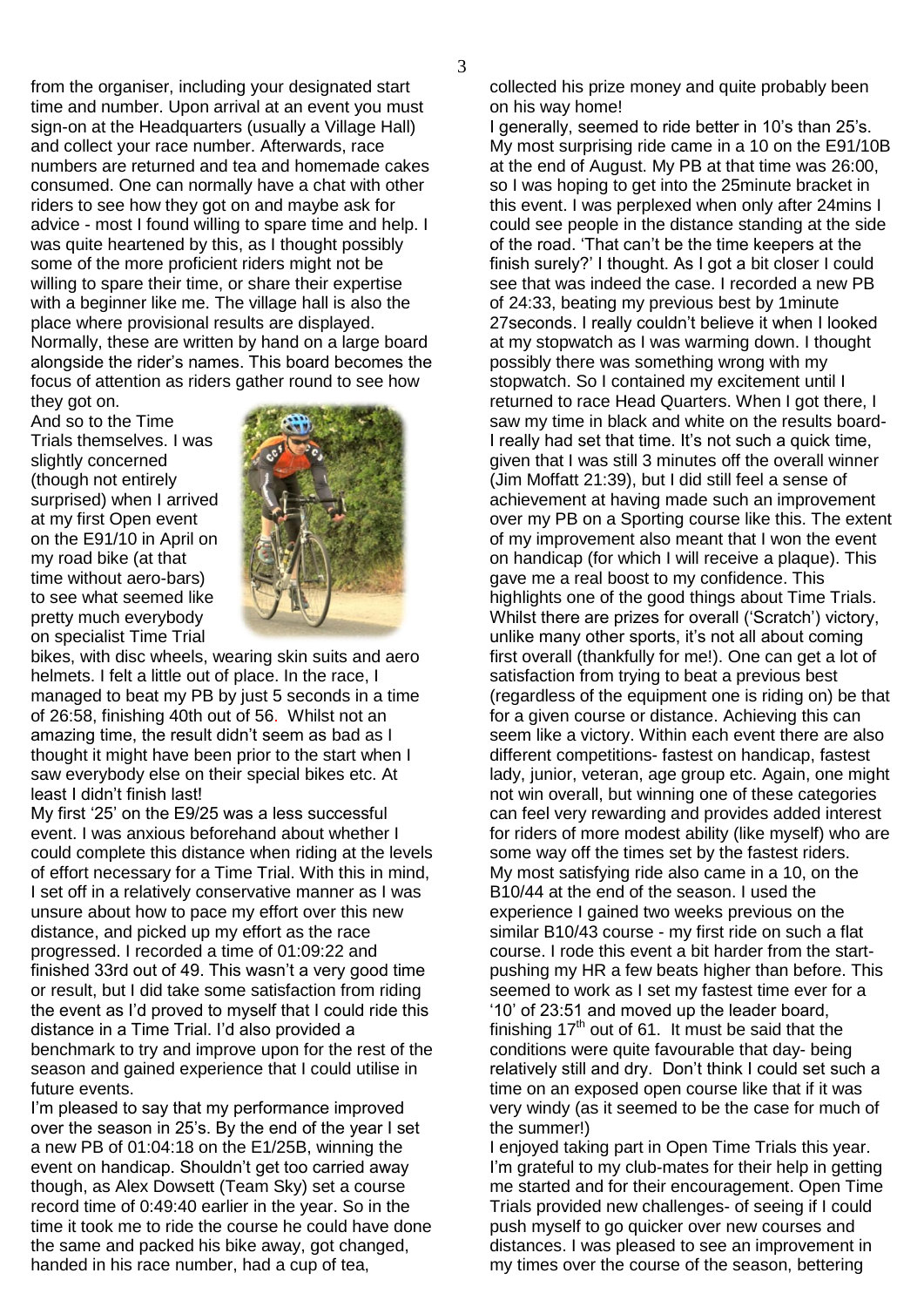my PB for a "10" by about 3minutes and by 5minutes for a "25". This improvement came from training more, getting more comfortable & aerodynamic on the bike, from tips gained from other riders and from experience & confidence gained from riding more events. I also enjoyed the opportunity taking part in Open events provided to compete against and talk with different people from other clubs (as well as my own club-mates). When the season was over, although a bit tired, I did miss the excitement of Time Trials at the weekends. I'm now starting to look forward to next season and hoping that I can go faster and take part in more events. It would be good to see a few more of you out there next season. Perhaps reading this article might encourage you to give Open Time Trials a go?

## **2011 Open Time Trial Season Review**

**W**e have seen another successful season on the Opens this year by CCS riders, which saw our highest



number of individual rides, 169, compared to 144 last season. They were ridden by 16 different members and this total would have been higher, if Terry Law hadn"t have had his early season mishap!

Even more top 6 placings were achieved this season, although we still wait for an outright winner from the club. These were achieved over a season which was continually blighted by strong winds most weekends.

**Simon Daw came closest with a 2<sup>nd</sup> place, late in** the season on an ECCA event at Chelmsford. This followed a string of top 6 places, 10 in all, with P.B"s - modern day *–* (*his words, not mine*) for 10 (21.43) and 25 miles (56.32) in his 24 rides. Together with his grass track activities, it turned out to be another successful season for Simon.

**R**ob Davies again claimed the fastest 25 & 50 mile times to retain the club trophies for these distances. He only rode 13 events but was

canny enough to pick good days (weather wise) for his efforts and reaped the rewards. His 4

25mile efforts were never above the 56"s with a best of 54.09.

His 10 time of 21.11 was the quickest of the CCS riders this year. His 50 time was also a P.B.

**D**amon Day continued his upward curve on improving his



times this season. A string of P.B."s along the way from the 23 rides, culminated with a very quick 25 time of 56.26, and a mighty 10 time of 21.37 which wasn"t far off Rob"s best. A good season's effort!

**J**ames Rush had a mixed season in which he had an uncanny knack (compared to Rob) of picking the worst weather days. If he found a good day, he would then puncture! His best 25 time of 55.48 was on a rare favourable riding



day on the E2. But 56"s & 57"s were the norm from 29 rides. **S**tewart Kirk took a slightly different route in the Opens this year, by completing an 8 round Rudy Project Series which involved riding mainly sporting courses around England. He continued this theme by also competing in

local (East Anglia) SPOCO (Sporting Courses) events. He is our only current member who has ventured into the 100mile TT territory recently and rode a decent 4hrs 28min 55sec this year. During his 21 rides, a rare foray onto the fast E2

course saw him post a very quick 22.57. But I"m constantly amazed that he hasn"t ducked under the hour yet for a 25. Maybe next year!

**J**onathan Weatherley rode 11 events in his first full season. Of these, he posted nine P.B."s throughout the



year and finished off with a 1.04.18 for a 25 (including  $1<sup>st</sup>$  prize in the handicap category) and a 23.51 for a 10. He also picked up another  $1^{st}$ , "in handicap", during the season. All in all, remarkable start to an Open TT debut season, from a very determined rider who will undoubtedly go under the hour next year.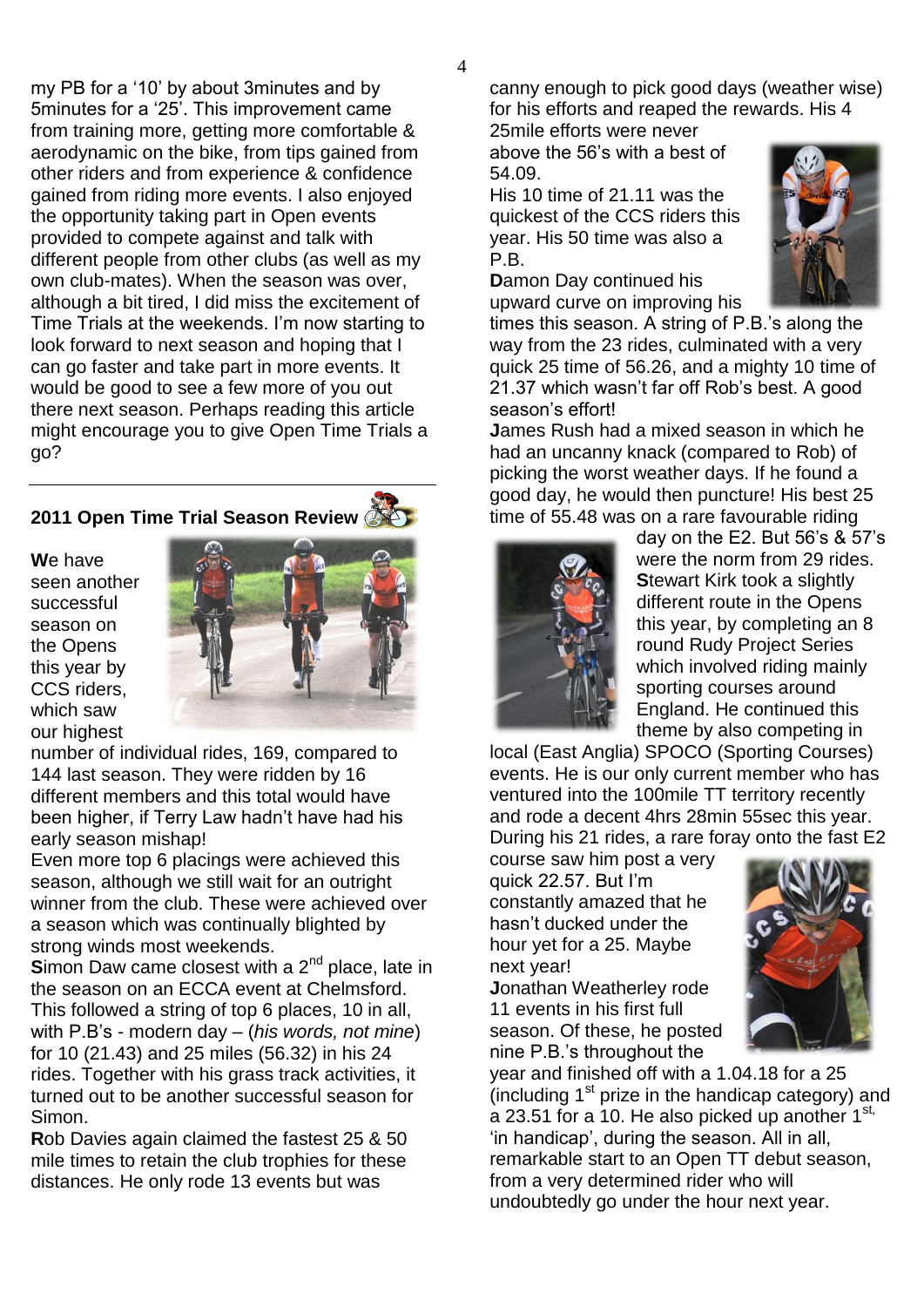**B**arbara Law had a busy and interesting season with 20 starts during the year. Her well talked about/publicised incident on the E2 with a "confused elderly driver" did not deter her resolution to carry on. All the more remarkable was that her 'comeback' 10 ride,



after her 4 week layoff, was also her fastest of the year at 30.13. She also ventured into new territory by riding her first 50 and returned a very creditable 2.34.21. And to top the season off, she brought home a bronze medal in the World Duathlon (age related) championships held in

northern Spain. A just reward for a testing season. **B**arry Lee rode 5 Opens during the season and posted a very decent 25 time of 1.08.49 and a 27.44 for a 10, both on the E2 course. **L**en Finch finally got back onto his bike in early August





and posted consistent times for the four 10"s he entered. His best of 28.47 on the E2 showed he can still mix it with the best of the Super Vets. (He has since told me he is now hanging

up his wheels and this will be his last season!) More on this next issue.

**B**ob Bush also had a busy season with10 events. He ventured 'up north' a few times to good effect, with a

commendable 1.28.23 in the Wigan Wheelers 25 being his seasons best. A  $1<sup>st</sup>$  in class (age related) on the E1, was followed up by a very good best 10 time for the year of 30.41 on the E2 course at the end of September.



**O**ther CCS riders who took part in an Open included, Mat Shotbolt, who rode a P.B. of 21.57 (and  $4<sup>th</sup>$  place) on his only ride, George Hoppit, who also rode a 2-Up with Simon Daw and would probably admit he found it different!, Simon Wright, Darren Rule, Graham Hart and Matt Traynar.

So another season is over and done with. Lots of overall P.B."s and course P.B."s for our riders. No new club records, but I"m ever hopeful.

## **CCS Riders Open Time Trial Stats**……..

| <b>Name</b>         | <b>Rides</b>   |
|---------------------|----------------|
| Bob Bush            | 12             |
| Rob Davies          | 13             |
| Damon Day           | 23             |
| Simon Daw           | 24             |
| I en Finch          | 4              |
| <b>Stewart Hart</b> | 1              |
| George Hoppit       | $\overline{2}$ |
| <b>Stewart Kirk</b> | 21             |
| Barbara Law         | 20             |
| Barry Lee           | 5              |
| Darren Rule         | 1              |
| James Rush          | 29             |
| Mat Shotbolt        | 1              |
| Matt Traynar        | 1              |
| Jonathan Weatherley | 11             |
| Simon Wright        |                |
| Total               | 169            |

#### **My First SR Series Or how I became a Super Randonneur by accident.** *By Steve Barnes*

To achieve anything we are encouraged to plan carefully and focus on our goals. That"s not how it happened for me. My goal for this year, such as it was, was to ride a 300 and complete a Randonneur 1000 that I didn"t get last year, when I missed out on the Mildenhall Rally 300 because of a dodgy knee

I started riding audaxes earlier this year, it"s normally March or April before I venture too far but I did a couple of the Norfolk Nips including the Old Squit 200 by February.

There then followed another couple of 200"s in March and early April and things were going along nicely. Suitably inspired and encouraged by our Chairman I entered the Cambridge 300 at the end of April. This was a new event and sounded rather good, taking us to exotic sounding locations like Northamptonshire and Leicestershire. We were not disappointed, it was a brilliant route taking us first South into Hertfordshire before turning NW and going up to Market Harborough and on to the Windmill cafe in Wymondham (thankfully not the one in Norfolk!). There were some great lanes with gently rolling hills and its always enjoyable riding on new routes as good as these. We returned via the Fens and a stiff cross wind was rather tedious until we turned for home when it became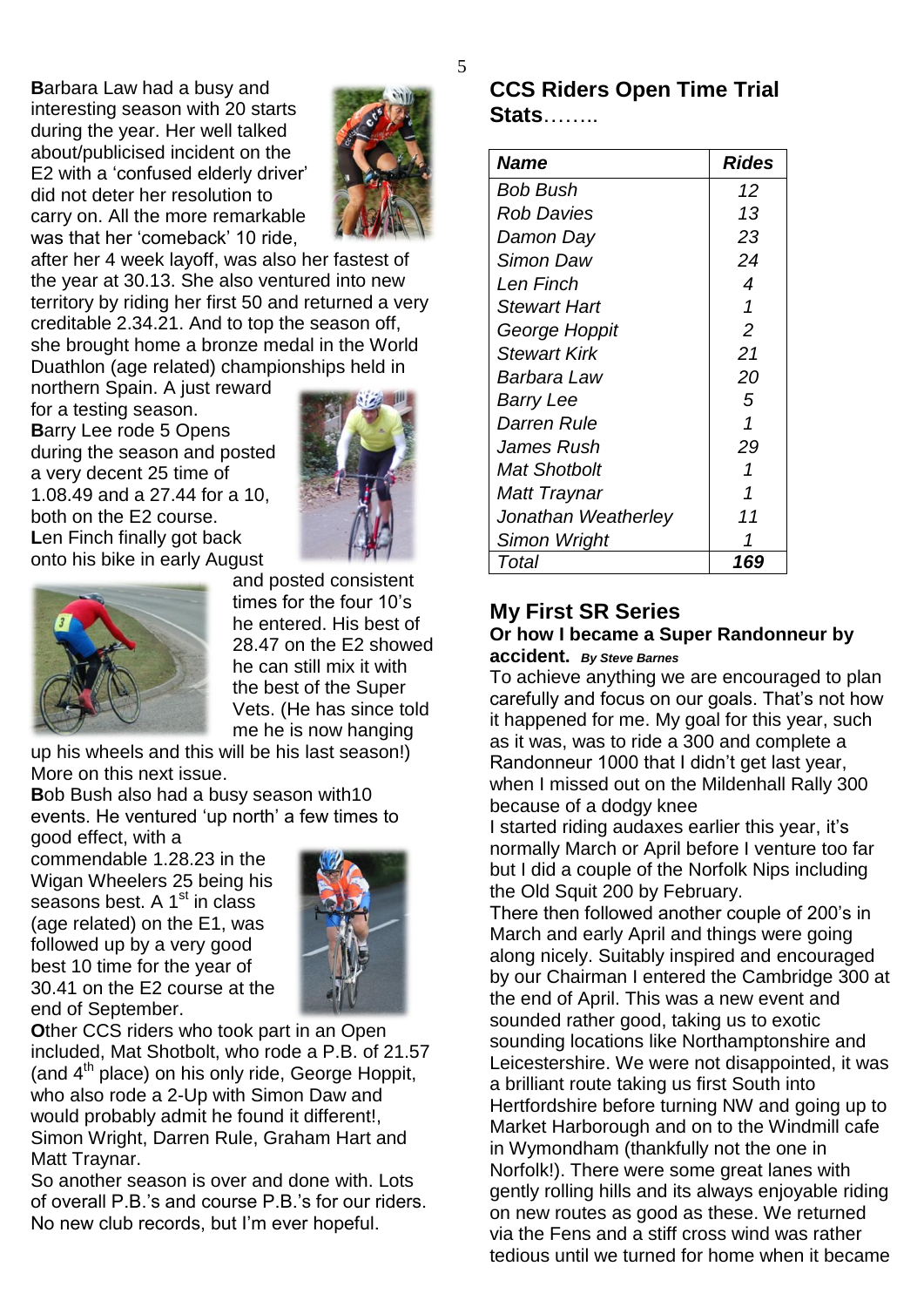6

a tailwind for the last couple of hours. Bearing in mind the ride was 50% longer than anything I had done before I felt surprisingly good, the tailwind at the end definitely helped. No problems apart from my cheapo battery headlight giving up after about 30 seconds and having to sit on Dave"s tail for the last hour. Having enjoyed the 300 so much, a 400 was the next logical step. Only one problem, being a PBP year all the longer rides were pretty much full by now. I knew Dave was doing Herman's 400 from Dedham so enquired as to my chances of getting a ride. The event was full but I was encouraged to enter as there are always a lot of cancellations in the last week or two. So it proved and 2 weeks after the 300 I was off on a 400 and the new experience of riding through the night. The route meanders through Suffolk to Halesworth and Beccles before taking the Reedham ferry and then across Norfolk to the



coast at Wells next the Sea. We reached Wells around 8.50pm just before the fish and chip shop closed, the only source of food at that time of night. They wouldn"t let us sit inside to eat as they were clearing up so we had to sit on the wall outside. It was getting dark and it was getting colder, I was

tired and getting grumpier and questioning if this was the best way to spend a Saturday evening. The chips were crap as well! Heading back it's a long haul down the A1065 through Swaffham and Brandon before reaching the Red Lodge truck stop 24hrs cafe and beans on toast at about 1am. Going through Newmarket with the night clubs kicking out was quite interesting and then on to Saffron Walden and Dave"s well documented infamous meeting with one of our nocturnal neighbours. Waves of tiredness were now beginning to wash over me and coming into Sible Hedingham I realised I couldn"t remember the previous 10 miles, it was all a bit of a blur. Luckily, a petrol station in Hedingham was open and had a coffee machine which did the trick and got me back to Dedham in reasonable shape.

I enjoyed the 300, I endured the 400. Having got this far I had to have a go at a 600. Dave and Viv had already entered the Seething 600 but again it was oversubscribed. I contacted Keith the organiser who informed me had two on the

reserve list but thought I stood a good chance of getting in. I sent off my entry and a couple of days later had an email to say I was in! Being a 6am start the sensible option was to camp the night before so arrived in good time on Friday evening to take advantage of the pasta supper Keith had laid on for us at the village hall which was to be our base for the weekend. Got to bed nice and early, even refusing the offer of a cold beer from Dave. There had been quite a bit of talk over supper regarding the weather for the next couple of days. I had checked the BBC website before leaving home which suggested it was all going to be rather benign, but according to who I spoke to it was either going to be wet or very wet. Working outside for a living as I do, I have become obsessed with the weather, particularly rain. It has become my enemy. At worst it can make things darned near impossible; at best it is merely unpleasant. Imagine therefore, my mood on waking at 5am to the sound of rain on the tent. My heart sank, 600km and its going to be wet! In actual fact it was not that bad, the rain had eased a bit before we set off and had stopped by the time we reached the first control after a couple of hours. The ride consisted of 3 loops from our base; the

first was 300km into Suffolk. It was a great route coming first down to Crowfield before zigzagging across to Dunwich and then back to



Thornham and on to Red Lodge (again) up to Swaffham and then back via Norwich to Seething and re-fuelling. So far so good, personally at least. Dave was suffering with the hand he injured in the badger incident and wisely decided to call it a day. The next loop was a 100km out and back to Garboldisham. We set off about 10pm hoping to be back around 2am. Tiredness kicked in and it was a struggle even though conditions were pretty good, eventually got back around 3am, more food and then crashed out about 3.30am listening to the dawn chorus. It's a long time since I have gone to bed with the sun coming up!

Up 3 ½ hrs later and feeling pretty good, helped by an already warm sun and clear blue sky. Just 200km to go and Viv and I are off due west to Castle Acre. Cloud starts to build during the morning and a slight headwind hampers our